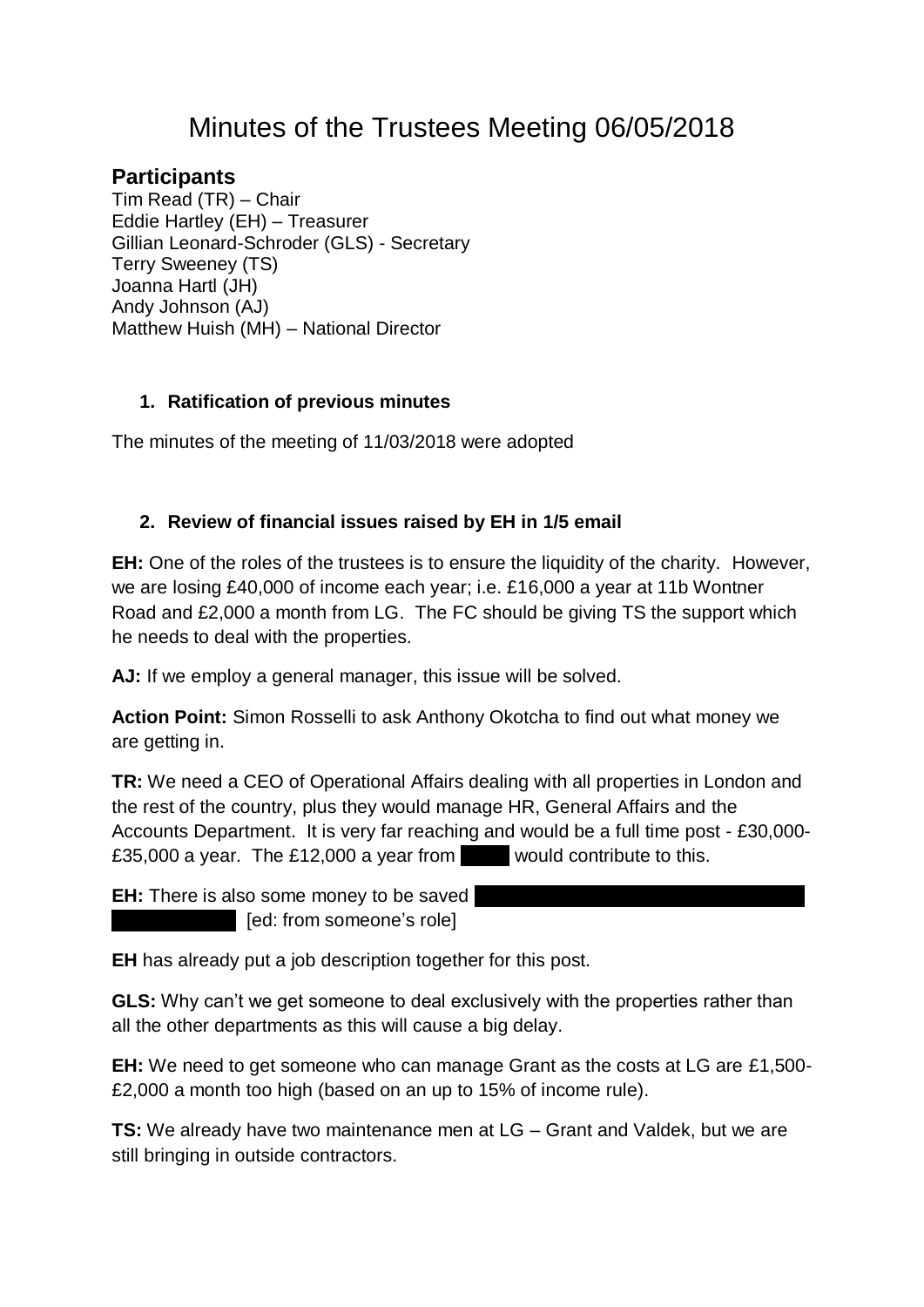**TR:** We really need to concentrate on getting the Operations Officer in place.

**AJ:** A good project manager would pay for themselves with the savings they would make.

**Action Point:** TS to meet with Grant on Wednesday to discuss costs.

**Action Point:** TR to write a letter to Simon Rosselli about the CEO.

## **3. Contact Wandsworth Council seeking arrears for 11b Wontner Road (TR) [from TS working doc]**

The arrears for 11B Wontner Road have been building up since Sept 2017 at a rate of £1400 per month. We have been trying without much success to get Wandsworth Council to deal with these arrears from the tenant. A County Court Judgement is expected.

**TS** asked Julian to send him a report, but Julian says that Wandsworth Council will not speak to him.

**TR:** Tom needs to contact Westminster Council and let them know who is representing us so that they can talk to that person. Once the situation of the arrears is clarified we can take it out of Julian's hands.

**TS:** Wontner Road should be handled by a local letting agent.

**EH:** We need to prepare for the time when the Wiedicke's contract expires at the end of the 6 year period.

**TS:** Westminister Council are supposed to pay us £1300 p.c.m but have only been paying us £1141, which is £159 per month or roughly £2000 per year in underpayments.

**Action point:** Tom needs to do a report about the history of the Wiedickes' situation.

**Action Point:** JH to ask him and clear up situation so far and future proof for next year.

## **4. Formalising Trustees' operating procedures (for the governance document) initial discussion (TR)**

**TR:** An operating procedure should be incorporated into our governing document. We agreed on the following principles:

- Trustees 7
- Term of service 7 years
- One trustee retires each year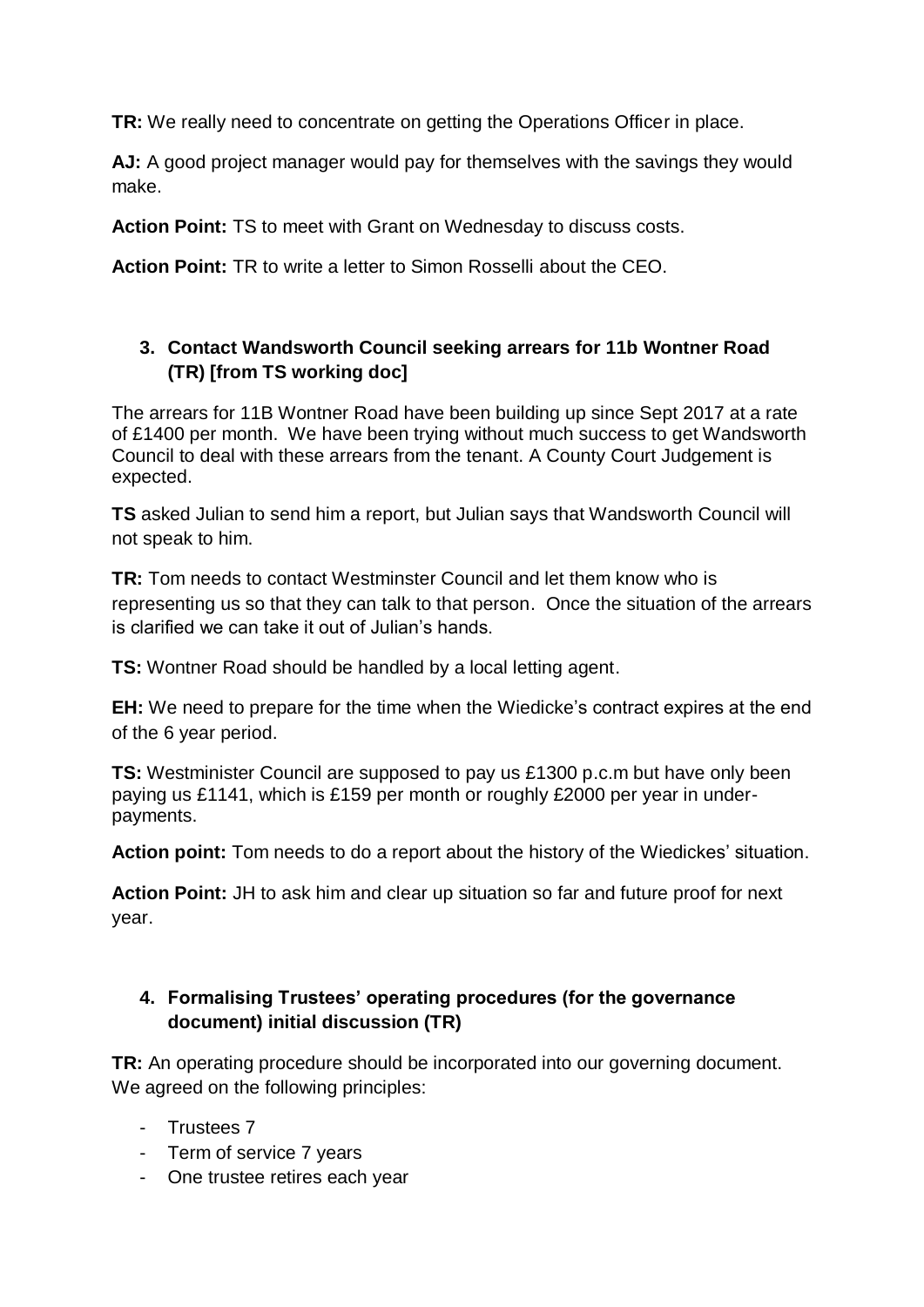- Quorum 4 chair has casting vote
- National Director can attend the trustees meetings, but cannot vote
- AGM at Cleeve House 2 trustees should attend
- No confidence vote by 5 of the trustees
- Trustee to be removed if they miss 3 consecutive meetings
- We will write an annual report
- Meeting expenses to be paid

**MH:** These should be passed on to the NC for acknowledgement

#### **5. Change of legal structure with a 'working party'**

**TR:** Changing the legal structure takes a few years.

**EH:** I would tend to incorporate the trustees (see Point 6).

**Action Point:** AJ to ring our solicitors Bates Wells to get advice on changing to a new structure.

#### **6. Vesting the property into the Official Custodian vs incorporating the trustees (TR)**

This has not been decided yet.

#### **7. Progress on FFWPU objectives and activities 2018 (GLS)**

**EH:** On 29<sup>th</sup> May the auditors will come to LG. Then on 11<sup>th</sup> June they will go to Natural Numbers in Chippenham to check the numbers. The Annual report for 2017 needs to be finished by then.

**GLS** formulated some Objectives for UPF based on their Principles. We will add these to the Annual Report. We will keep the FFWPU objectives as they are for now.

**EH:** MH needs to write the Plans and Activities section for 2018 onwards.

#### **8. Potential development at the farm (AJ)**

AJ: I met the Director of commercial development of Sovereign Housing Association recently and he agreed to have a meeting to discuss the land at the farm.

Persimmon Homes are the only ones really interested in buying our land. However, Hannick Homes might be interested in the land opposite the industrial estate.

**Action Point:** AJ to speak to Ben Denton first.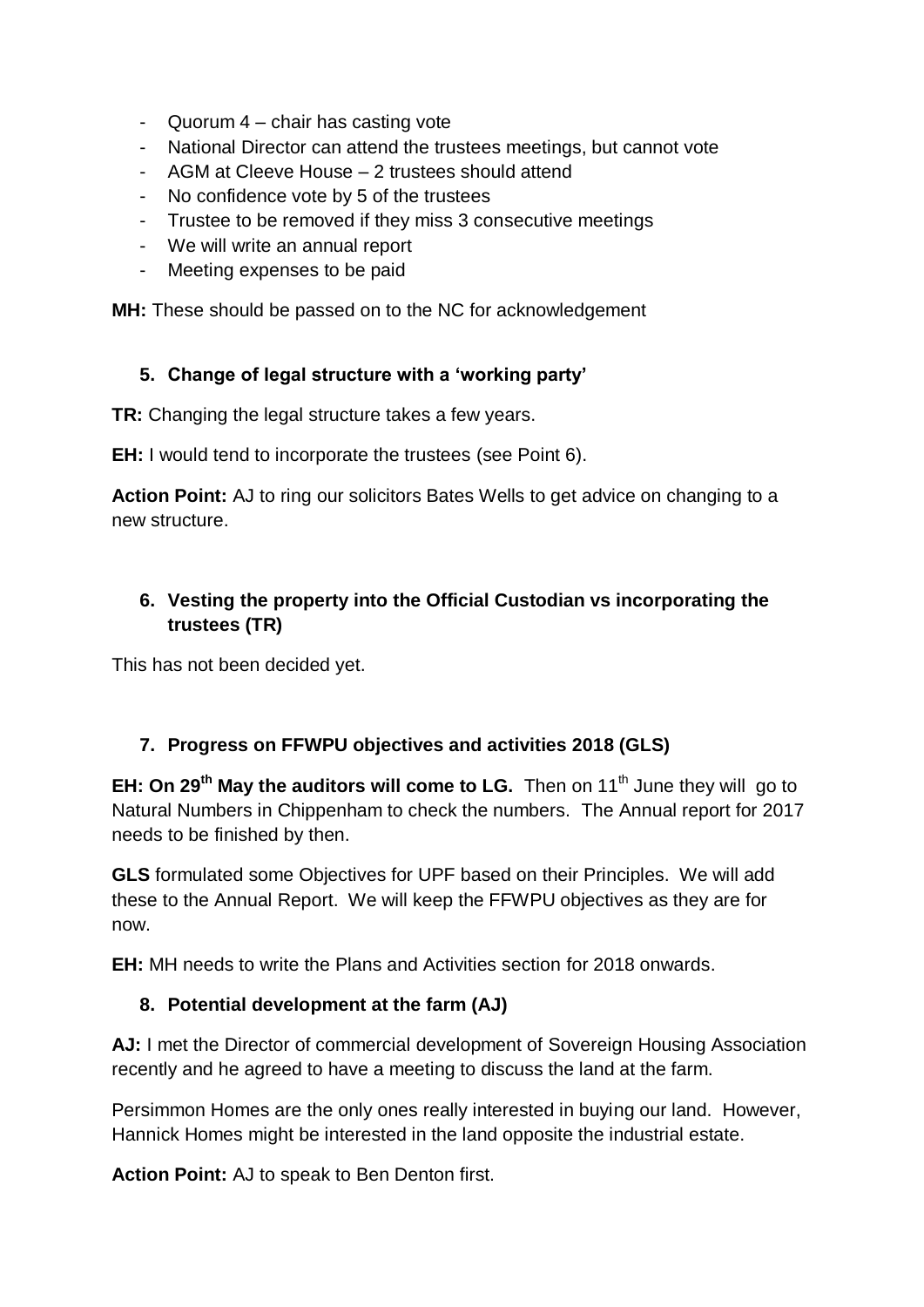## **9. Safeguarding (TR) [see attachment]**

**JH** to keep an eye on the safeguarding issue. Tom has also been working on this. There is documentation on this that JH can get from Sylvia.

**Action point:** JH should speak to Tom.

#### **10.Trustees report**

**EH:** The Treasurer's report is in progress.

#### **11. Declaration of any interests**

Nobody had any interests to declare.

#### **12. AOB**

**Action Point:** Sylvia will provide introductory documentation on HR policies and procedures to AJ and JH.

**JH:** We need to adopt correct HR procedures such as writing to staff members to let them know exactly what a meeting is about and whether they are entitled to a witness.

Staff who have been self- employed for more than a year are not considered selfemployed any more. You need to have more than one client to be self-employed. We should ask for advice from Jenny about this.

**JH:** Re: Employment Law: JH also raised several points regarding the difference between people working as self-employed contractors to FFWPU; as opposed to being employed by FFWPU; also that we need to be aware of the legal and regulatory compliance for income tax purposes and to consult with a chartered accountant regarding the finer details, before any decisions would be made regarding any changes.

Re: Blessing: Separately MH asked JH to try and formulate something written to act as a safeguard for FFWPU regarding the qualifications to receive the blessing. This was with reference to the possibility that same sex couples may have a legal basis to request inclusion.

**EH:** Do we want a salary scale for employees of FFWPU? We pay roughly half of what is paid by other charities.

**TR:** We should have a goal to bring ourselves in line with other charities within the next 10 years.

**EH:** It would be advantageous if the trustees were supplied with FC minutes and NC minutes.

**Action Point:** TR will ask Tom to fix the lift and the cracks at LG.